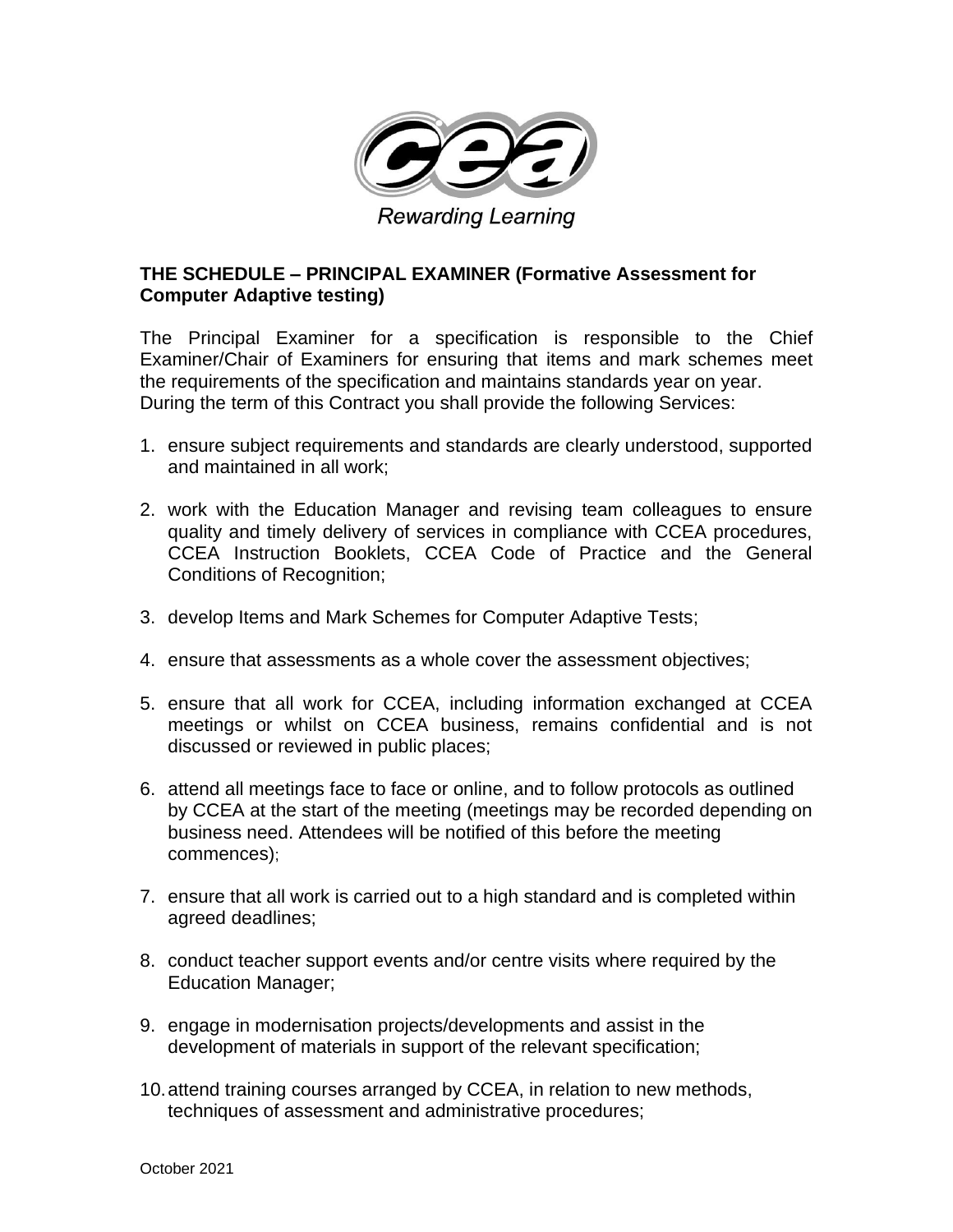- 11.engage in contract performance management with the Education Manager;
- 12.support CCEA as directed with its strategic modernisation programme for examinations and assessments. This can include but is not limited to: reviewing and testing new technologies and processes, participating in pilot projects and providing detailed feedback to improve learning and development;
- 13.perform any other services such as CCEA may reasonably require in respect of/relevant to the development of examinations.

**Please note:** If an Item and Mark Scheme Author is leading a meeting on CCEA's premises, it is their responsibility, at the beginning of each meeting, to make those members attending aware of fire evacuation procedures.

## **CONFIDENTIALITY AND PROFESSIONAL INTEGRITY**

Please note that all examiners who are contracted to provide services for CCEA are required to maintain the confidentiality of assessment materials as described in Condition G4 of the General Conditions of Recognition – Maintaining Confidentiality of assessment materials. The General Conditions of Recognition state that:

*G4.1 Where confidentiality in –*

*(a) the contents of assessment materials, or* 

*(b) information about the assessment,* 

*is required in order to ensure that a qualification which an awarding organisation makes available, or proposes to makes available, reflects an accurate measure of attainment, the awarding organisation must take all reasonable steps to ensure that such confidentiality is maintained.* 

*G4.2 In particular, an awarding organisation must take all reasonable steps to ensure that such confidentiality is maintained where it (or any person connected to it) provides training or training materials in relation to a qualification.* 

*G4.3 An awarding organisation must take all reasonable steps to ensure that no person connected to it, or previously connected to it, offers to disclose information about any assessment or the content of any assessment materials where that information is (or is said or implied to be) confidential.* 

*G4.4 Where any breach of such confidentiality (including through the loss or theft of assessment materials) is either suspected by an awarding organisation or alleged by any other person, the awarding organisation must investigate that breach.*

**<https://ccea.org.uk/document/620> (Section G p53)**